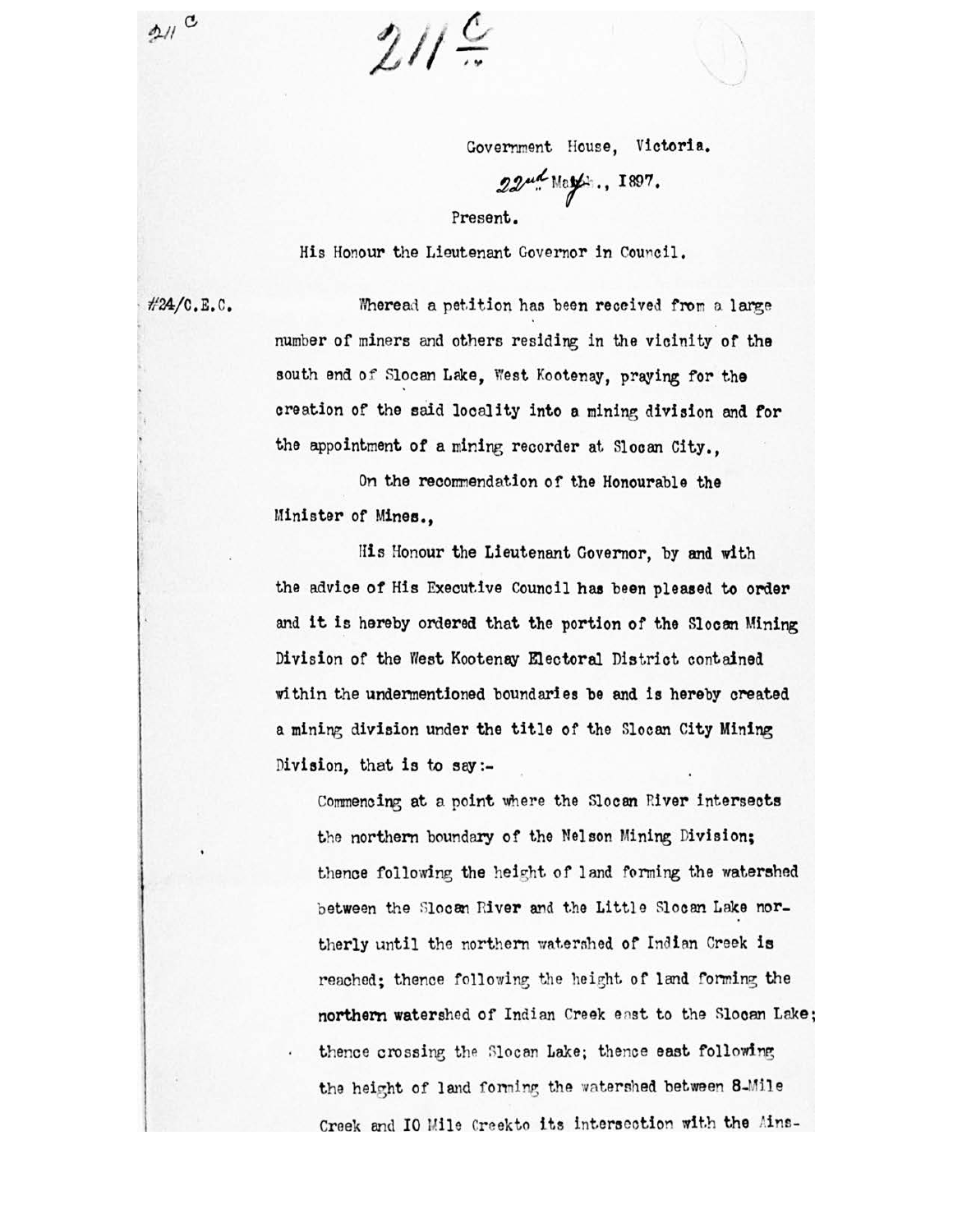worth Mining Division; thence south westerly, following the said division, and south and west along the northern boundary of the Nelson Mining Division to the point of commencement.

and it is further ordered that the definition of the Slocan Mining Division, as published in the British Columbia Gazette of the I5th of March, 1894, be amended by the exclusion therefrom of the area of the Slocan City Mining Division.,

and it is further ordered that Mr. Harold Platt Christie, Provincial Constable Slocan City, be and is hereby appointed a Mining Recorder for the said Slocan City Mining Division.

Vanwholes

Clerk., Executive Council.

appear 22 May 97

 $\frac{1}{2}$